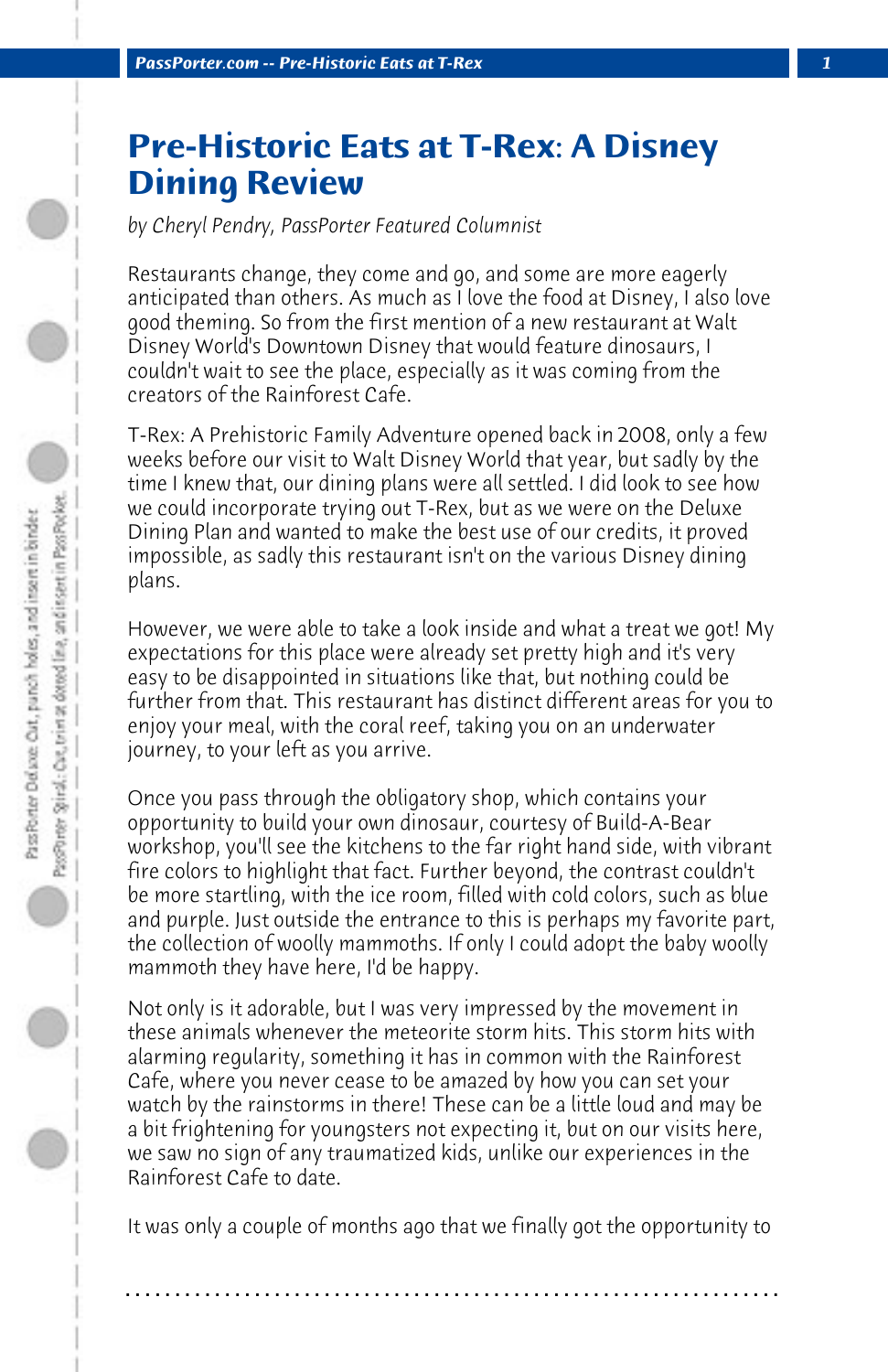do more than admire the architecture and actually got to try out the food. At first, when we arrived for our meal, a Sunday lunch, the size of the crowd outside waiting to check in looked exceptionally daunting, but it moved remarkably quickly and soon we were giving our details at the podium. After that, we moved forward, into the restaurant itself, and we were seated exceptionally quickly. We didn't ask to be seated anywhere in particular, although I was hoping for the coral reef area, as I had been very impressed by the theming there. Barring that, anywhere near my baby woolly mammoth would have worked for me. As it was, we were in the coral reef area and spent a long time, not only studying our menus, but everything around us. There's a lot to keep every member of the family spellbound for some time, but fortunately we didn't find the service to be slow at all. We were quickly seen by our server and had the menu explained to us.

The first thing I felt, looking at it, is this is somewhere you need to come hungry. As you'd expect, there were lots of puns on dinosaur names on the menu items, but it was clear that the emphasis was on feeding the hungriest T-Rex. We shared a Supersaurus Sampler and, my goodness, that thing lived up to its name. It was absolutely huge and included spinach and pepper jack queso with tortilla chips, onion rings, Brachiosaurus Bruschetta and T-Rexadillas. The latter two are available separately as appetizers, if your appetite won't stretch to quite this much food to start your meal!

For main course, my attention went to the Jurassic shrimp skewers and again these things turned out to be massive when they arrived! The flavors all worked perfectly together for me and I loved the mango salsa and the Raptor rice it was served with. My husband opted for the "Primitive" braised pork shank, which came with potato gnocchi sauteed with wild mushrooms, carrots, and peas. I heard no complaints from him!

If both these dishes sound heavy, then there is relief, with a selection of soups and salads on the menu, with choices for vegetarians, fish and meat eaters. Burgers and sandwiches are also major draws here and you'll find a full selection of meat, fish, and pasta dishes. It's probably one of the more expansive menus I've seen at Disney in some time, which made a pleasant change, as we had noticed menus at some other restaurants getting much more restricted.

Sadly, we didn't have room to sample dessert, although maybe one day I can try the Chocolate Extinction. With enough for two and a gigantic portion of chocolate fudge cake, along with ice cream, whipped cream, and fudge and caramel sauces. If I'm ever to become extinct, that's the way I want to go!

**. . . . . . . . . . . . . . . . . . . . . . . . . . . . . . . . . . . . . . . . . . . . . . . . . . . . . . . . . . . . . . . . . .**